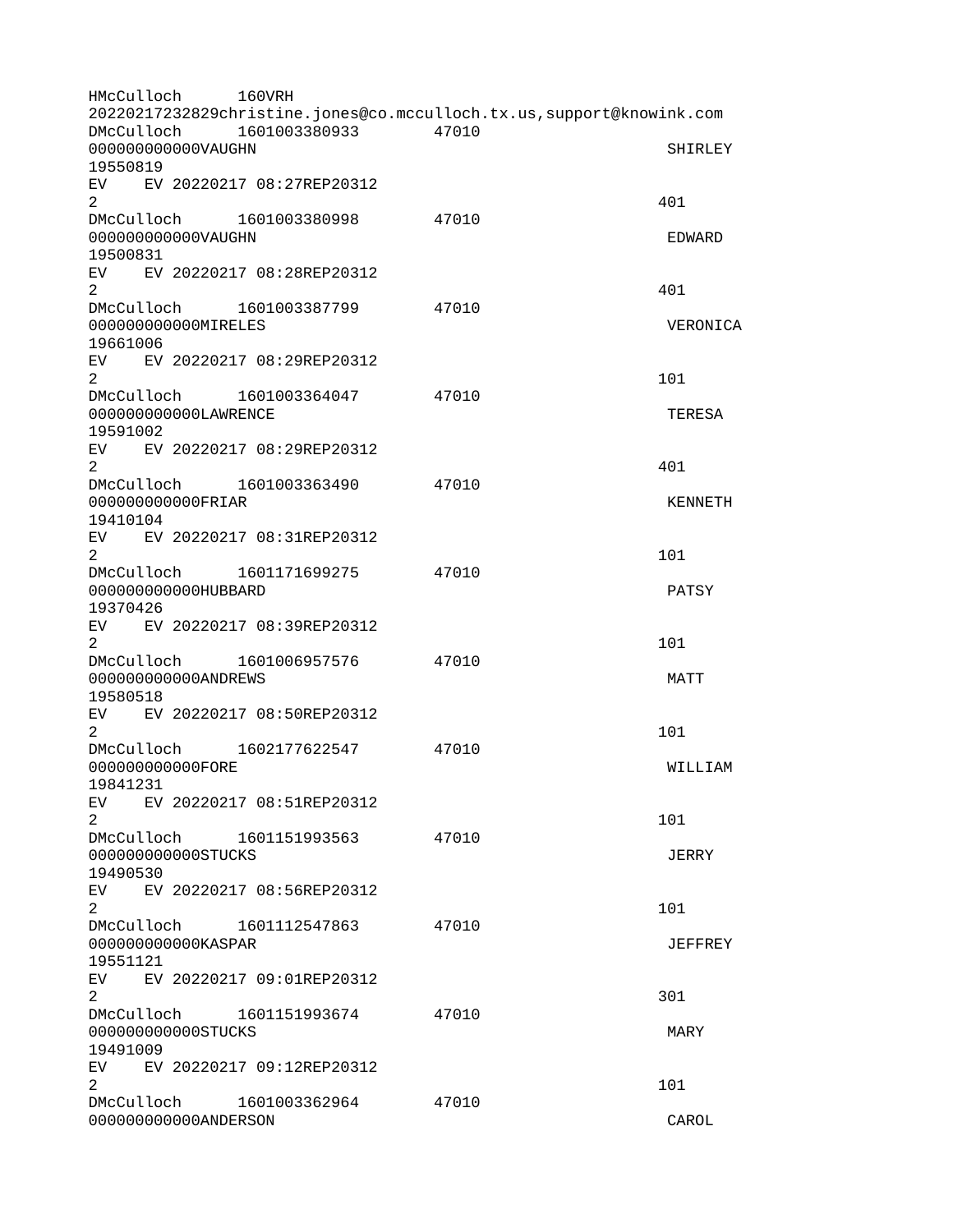| 19571218                                 |                              |       |               |  |
|------------------------------------------|------------------------------|-------|---------------|--|
|                                          | EV EV 20220217 09:27REP20312 |       |               |  |
| 2                                        |                              |       | 101           |  |
| 000000000000CLAMP                        | DMcCulloch 1601018819583     | 47010 | CATHERINE     |  |
| 19611121                                 |                              |       |               |  |
|                                          | EV EV 20220217 09:27REP20312 |       |               |  |
| $\overline{2}$                           |                              |       | 101           |  |
|                                          | DMcCulloch 1601018529168     | 47010 |               |  |
| 000000000000KING                         |                              |       | MELANIE       |  |
| 19520712                                 |                              |       |               |  |
|                                          | EV EV 20220217 09:32REP20312 |       |               |  |
| 2 <sup>1</sup>                           |                              |       | 101           |  |
|                                          | DMcCulloch 1601013876958     | 47010 |               |  |
| 00000000000KING                          |                              |       | <b>FRANK</b>  |  |
| 19440714                                 |                              |       |               |  |
|                                          | EV EV 20220217 09:33REP20312 |       |               |  |
| 2                                        | DMcCulloch 1601003390888     | 47010 | 101           |  |
| 000000000000J0HNSON                      |                              |       | FREDDY        |  |
| 19320803                                 |                              |       |               |  |
|                                          | EV EV 20220217 09:46REP20312 |       |               |  |
| $\overline{2}$                           |                              |       | 301           |  |
|                                          | DMcCulloch 1601217941545     | 47010 |               |  |
| 000000000000HENDERSON                    |                              |       | <b>RACHEL</b> |  |
| 19740524                                 |                              |       |               |  |
|                                          | EV EV 20220217 09:56REP20312 |       |               |  |
| $\overline{2}$                           |                              |       | 301           |  |
|                                          | DMcCulloch 1601003380587     | 47010 |               |  |
| 000000000000CROUCH                       |                              |       | <b>BILLY</b>  |  |
| 19450906                                 |                              |       |               |  |
| $\overline{2}$                           | EV EV 20220217 09:58REP20312 |       | 401           |  |
| DMcCulloch                               | 1601003390772                | 47010 |               |  |
| 000000000000GRIFFIN                      |                              |       | <b>GLEE</b>   |  |
| 19350414                                 |                              |       |               |  |
| EV                                       | EV 20220217 10:18REP20312    |       |               |  |
| $\overline{2}$                           |                              |       | 201           |  |
|                                          | DMcCulloch 1601013241601     | 47010 |               |  |
| 0000000000000WENS                        |                              |       | <b>CORY</b>   |  |
| 19700207                                 |                              |       |               |  |
| <b>EV</b>                                | EV 20220217 10:21REP20312    |       |               |  |
| $2^{\circ}$                              |                              |       | 401           |  |
| 00000000000ESC0BAR                       |                              | 47010 | <b>GEORGE</b> |  |
| 19550802                                 |                              |       |               |  |
|                                          | EV EV 20220217 10:23REP20312 |       |               |  |
| $\overline{2}$                           |                              |       | 101           |  |
|                                          | DMcCulloch 1601003375741     | 47010 |               |  |
| 000000000000MOORE                        |                              |       | <b>DONALD</b> |  |
| 19421004                                 |                              |       |               |  |
|                                          | EV EV 20220217 10:24REP20312 |       |               |  |
| $\overline{2}$                           |                              |       | 301           |  |
|                                          | DMcCulloch 1601003412313     | 47010 |               |  |
| 00000000000DEANS<br>ANGELINA             |                              |       |               |  |
| 19661221<br>EV EV 20220217 10:39REP20312 |                              |       |               |  |
| $\overline{2}$                           |                              |       | 202           |  |
| DMcCulloch                               | 1601210748962                | 47010 |               |  |
|                                          |                              |       |               |  |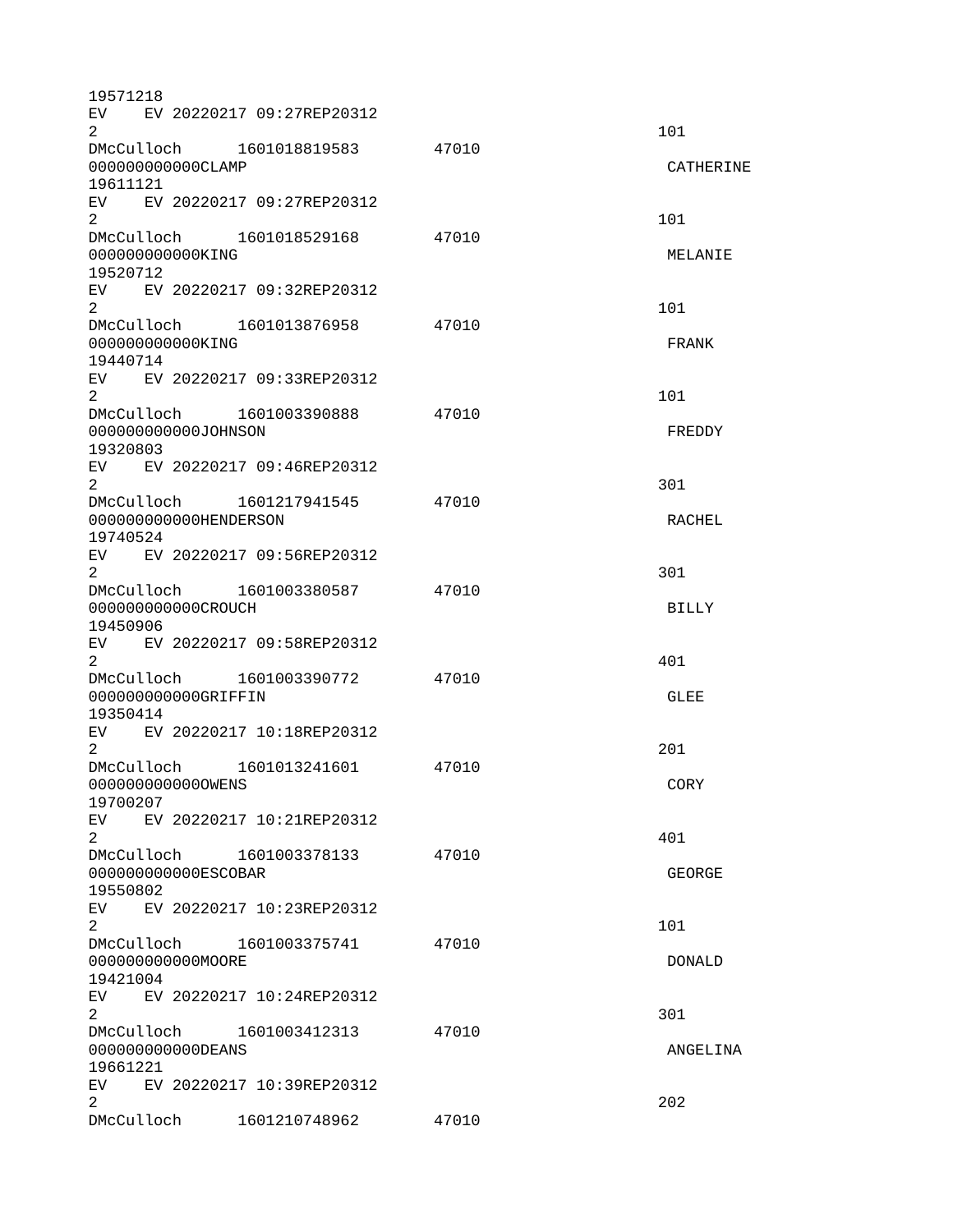| 000000000000BRATT0N<br>19960704                                                                                                                                                                                                                                               |       | <b>BRONCO</b> |
|-------------------------------------------------------------------------------------------------------------------------------------------------------------------------------------------------------------------------------------------------------------------------------|-------|---------------|
| EV EV 20220217 10:50REP20312<br>$\overline{2}$                                                                                                                                                                                                                                |       | 402           |
| DMcCulloch 1601188392922<br>00000000000R0SS                                                                                                                                                                                                                                   | 47010 | SAMANTHA      |
| 19580916<br>EV EV 20220217 10:59REP20312<br>$\overline{2}$                                                                                                                                                                                                                    |       | 402           |
| DMcCulloch 1601001470941<br>000000000000BARRERA<br>19510101                                                                                                                                                                                                                   | 47010 | ORALIA        |
| EV EV 20220217 11:19REP20312<br>$\overline{2}$                                                                                                                                                                                                                                |       | 101           |
| 000000000000BARRERA<br>19450712                                                                                                                                                                                                                                               | 47010 | <b>PETE</b>   |
| EV EV 20220217 11:20REP20312<br>$\overline{2}$                                                                                                                                                                                                                                |       | 101           |
| DMcCulloch 1601020786628<br>000000000000WARRINER<br>19620423                                                                                                                                                                                                                  | 47010 | <b>CHERI</b>  |
| EV EV 20220217 11:24REP20312<br>$\overline{2}$                                                                                                                                                                                                                                |       | 102           |
| DMcCulloch 1601003377686<br>00000000000BISHOP<br>19510811                                                                                                                                                                                                                     | 47010 | LINDA         |
| EV EV 20220217 11:32REP20312<br>$\overline{2}$                                                                                                                                                                                                                                |       | 401           |
| DMcCulloch 1601003380905<br>000000000000SCHWERTNER<br>19640630                                                                                                                                                                                                                | 47010 | LAJUANA       |
| EV EV 20220217 12:04REP20312<br>$\overline{2}$                                                                                                                                                                                                                                |       | 101           |
| DMcCulloch 1601203848300<br>00000000000BREAUX<br>19581112                                                                                                                                                                                                                     | 47010 | DANIEL        |
| EV.<br>EV 20220217 12:13REP20312<br>2                                                                                                                                                                                                                                         |       | 401           |
| DMcCulloch 1602130536136<br>000000000000TUCKER<br>19570214                                                                                                                                                                                                                    | 47010 | LEWIS         |
| EV EV 20220217 12:24REP20312<br>$\overline{2}$                                                                                                                                                                                                                                |       | 301           |
| DMcCulloch 1601160590980<br>000000000000TUCKER<br>19541007                                                                                                                                                                                                                    | 47010 | CHARLOTTE     |
| EV and the set of the set of the set of the set of the set of the set of the set of the set of the set of the set of the set of the set of the set of the set of the set of the set of the set of the set of the set of the se<br>EV 20220217 12:25REP20312<br>$\overline{2}$ |       | 301           |
| DMcCulloch<br>1601003394037<br>00000000000ANKR0M<br>19561115                                                                                                                                                                                                                  | 47010 | RHONDA        |
| EV EV 20220217 12:36REP20312<br>$\overline{2}$                                                                                                                                                                                                                                |       | 202           |
| 00000000000ALLEN<br>19561031                                                                                                                                                                                                                                                  | 47010 | <b>JATON</b>  |
| EV  <br>EV 20220217 12:50REP20312<br>$\overline{2}$                                                                                                                                                                                                                           |       | 402           |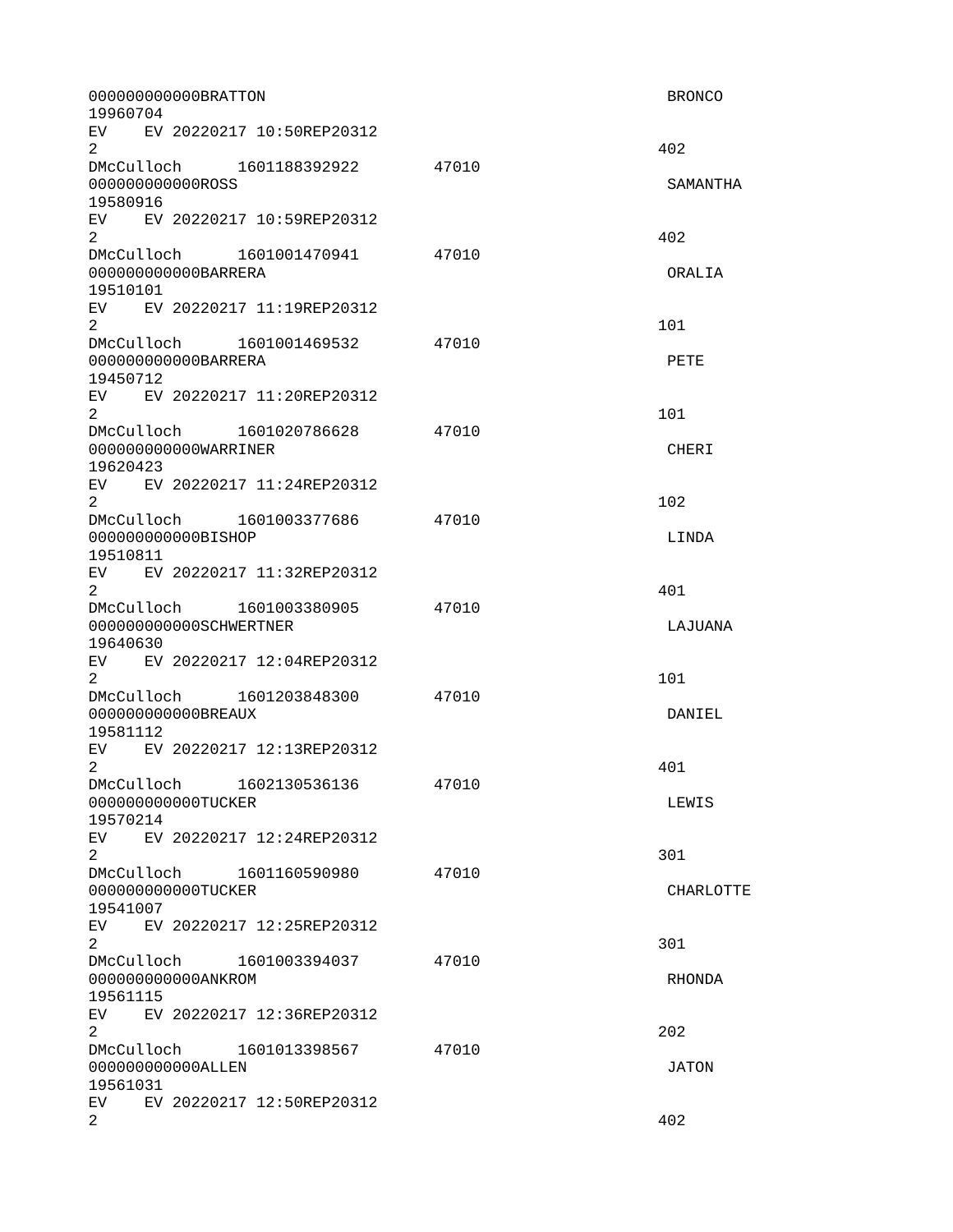| DMcCulloch<br>000000000000JONES<br>19670419                                                                                                                                                                                    | 1601147336129             | 47010 | TIMOTHY       |
|--------------------------------------------------------------------------------------------------------------------------------------------------------------------------------------------------------------------------------|---------------------------|-------|---------------|
| EV EV 20220217 12:58REP20312<br>$\overline{2}$                                                                                                                                                                                 |                           |       | 101           |
| DMcCulloch 1601003393386<br>000000000000SHIPMAN<br>19520710                                                                                                                                                                    |                           | 47010 | HAROLD        |
| EV EV 20220217 13:02REP20312<br>$\overline{2}$                                                                                                                                                                                 |                           |       | 301           |
| DMcCulloch 1601192226946<br>000000000000L0HN<br>19471105                                                                                                                                                                       |                           | 47010 | <b>BILLYE</b> |
| EV EV 20220217 13:03REP20312<br>$\overline{2}$                                                                                                                                                                                 |                           |       | 301           |
| 000000000000L0HN<br>19480120                                                                                                                                                                                                   |                           | 47010 | DAVID         |
| EV.<br>$\overline{2}$                                                                                                                                                                                                          | EV 20220217 13:03REP20312 |       | 301           |
| DMcCulloch 1601003394063<br>000000000000EDMISTON<br>19541213                                                                                                                                                                   |                           | 47010 | <b>GENE</b>   |
| EV EV 20220217 13:12REP20312<br>$\overline{2}$                                                                                                                                                                                 |                           |       | 202           |
| DMcCulloch  1601177242927<br>000000000000EDMISTON<br>19930417                                                                                                                                                                  |                           | 47010 | <b>JACK</b>   |
| EV EV 20220217 13:13REP20312<br>$\overline{2}$                                                                                                                                                                                 |                           |       | 101           |
| DMcCulloch 1601182682412<br>000000000000HAMILTON<br>19940117                                                                                                                                                                   |                           | 47010 | <b>SHADOW</b> |
| EV EV 20220217 13:17REP20312<br>$\overline{2}$                                                                                                                                                                                 |                           |       | 302           |
| DMcCulloch 1601101582539<br>000000000000R0BERTS<br>19440216                                                                                                                                                                    |                           | 47010 | SAMUEL        |
| EV<br>$2^{\circ}$                                                                                                                                                                                                              | EV 20220217 13:22REP20312 |       | 101           |
| DMcCulloch<br>00000000000LUBKE<br>19590301                                                                                                                                                                                     | 1601135700189             | 47010 | <b>JANET</b>  |
| EV EV 20220217 13:23REP20312<br>2                                                                                                                                                                                              |                           |       | 301           |
| 000000000000LUBKE<br>19590911                                                                                                                                                                                                  |                           | 47010 | LEWIS         |
| EV EV 20220217 13:24REP20312<br>$\overline{2}$                                                                                                                                                                                 |                           |       | 301           |
| DMcCulloch<br>000000000000SEWELL<br>19480423                                                                                                                                                                                   | 1601058965971             | 47010 | <b>WALTER</b> |
| EV EV 20220217 13:38REP20312<br>2                                                                                                                                                                                              |                           |       | 101           |
| DMcCulloch 1601003391524<br>000000000000NEAL<br>19481028                                                                                                                                                                       |                           | 47010 | <b>SUSAN</b>  |
| EV and the set of the set of the set of the set of the set of the set of the set of the set of the set of the set of the set of the set of the set of the set of the set of the set of the set of the set of the set of the se | EV 20220217 14:02REP20312 |       |               |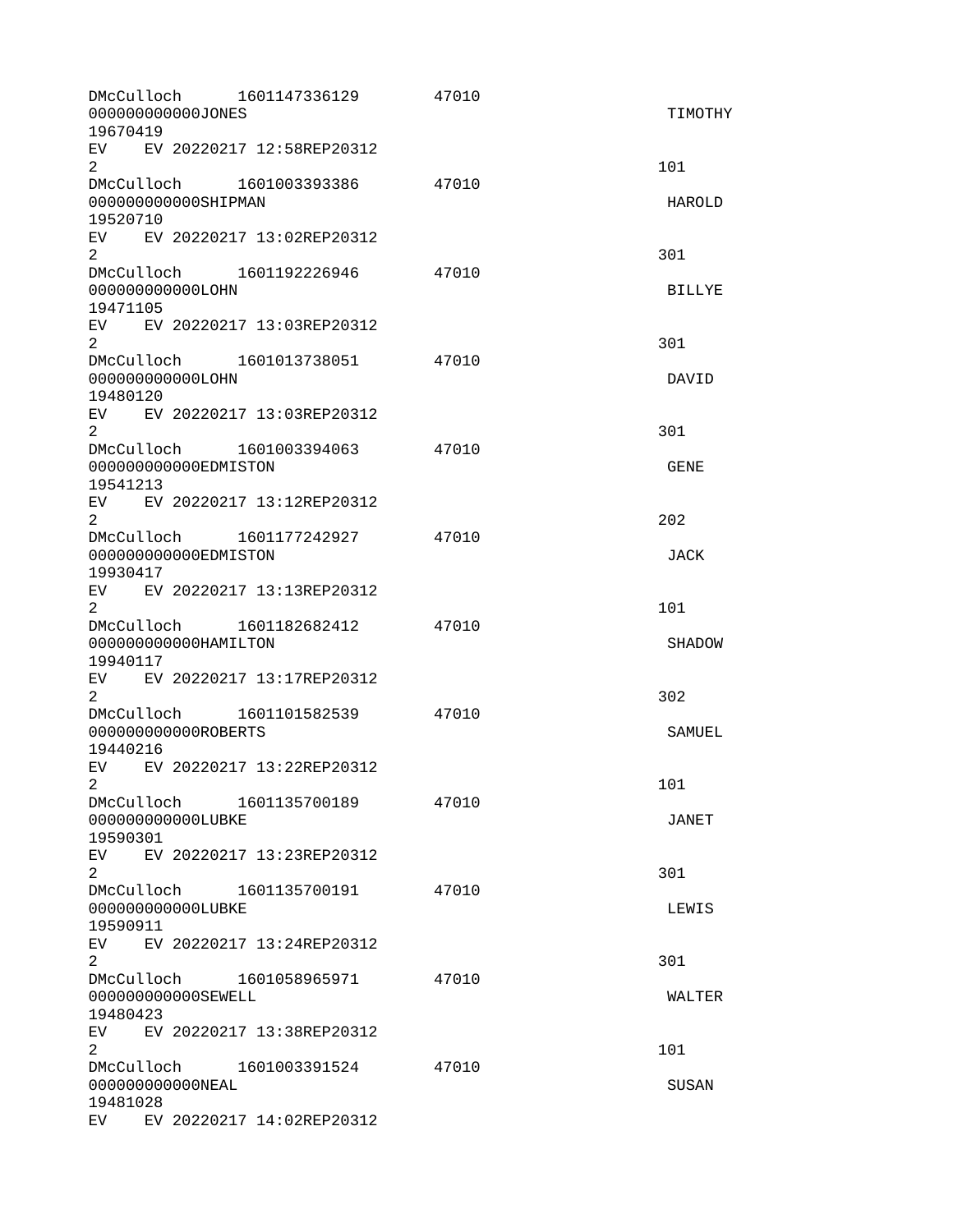| $\overline{2}$                                |                                |       | 302              |
|-----------------------------------------------|--------------------------------|-------|------------------|
| 000000000000CANTU<br>19921215                 | DMcCulloch 1601186624301       | 47010 | <b>COLTON</b>    |
|                                               | EV EV 20220217 14:07REP20312   |       |                  |
| $\overline{2}$                                |                                | 47010 | 401              |
| 000000000000LONG<br>19860717                  |                                |       | <b>CASEY</b>     |
| 2 <sup>1</sup>                                | EV EV 20220217 14:09REP20312   |       | 201              |
| 00000000000MARKS<br>19590323                  | DMcCulloch  1601003377221      | 47010 | JACQUELINE       |
| 2                                             | EV EV 20220217 14:18REP20312   |       | 302              |
| 000000000000TALLY<br>19650620                 | DMcCulloch 1601003379851 47010 |       | JANICE           |
| $\overline{2}$                                | EV EV 20220217 14:25REP20312   |       | 401              |
| 000000000000TAYLOR<br>19510526                | DMcCulloch 1601003379867       | 47010 | <b>BRADY</b>     |
| 2                                             | EV EV 20220217 14:26REP20312   |       | 401              |
| 00000000000PARKS<br>19910216                  |                                | 47010 | <b>VICTORIA</b>  |
| $\overline{2}$                                | EV EV 20220217 14:31REP20312   |       | 301              |
| 000000000000KASPAR<br>19571221                | EV EV 20220217 14:33REP20312   | 47010 | MELISSA          |
| 2                                             | DMcCulloch 1601003381629       | 47010 | 301              |
| 000000000000STIDHAM<br>19480414               |                                |       | <b>ROGER</b>     |
| $\overline{2}$                                | EV EV 20220217 14:38REP20312   |       | 401              |
| DMcCulloch<br>000000000000STIDHAM<br>19491026 | 1601011651848                  | 47010 | LINDA            |
| EV<br>$\overline{2}$                          | EV 20220217 14:39REP20312      |       | 401              |
| 000000000000JONES<br>19570608                 | DMcCulloch 1601023324367       | 47010 | MARK             |
| $\overline{2}$                                | EV EV 20220217 14:52REP20312   |       | 403              |
| 000000000000JONES<br>19580622                 | DMcCulloch 1601020991294       | 47010 | CONNIE           |
| EV<br>$\overline{2}$                          | EV 20220217 14:53REP20312      |       | 403              |
| DMcCulloch<br>000000000000TREVINO<br>19700903 | 1601153321145                  | 47010 | <b>ELIZABETH</b> |